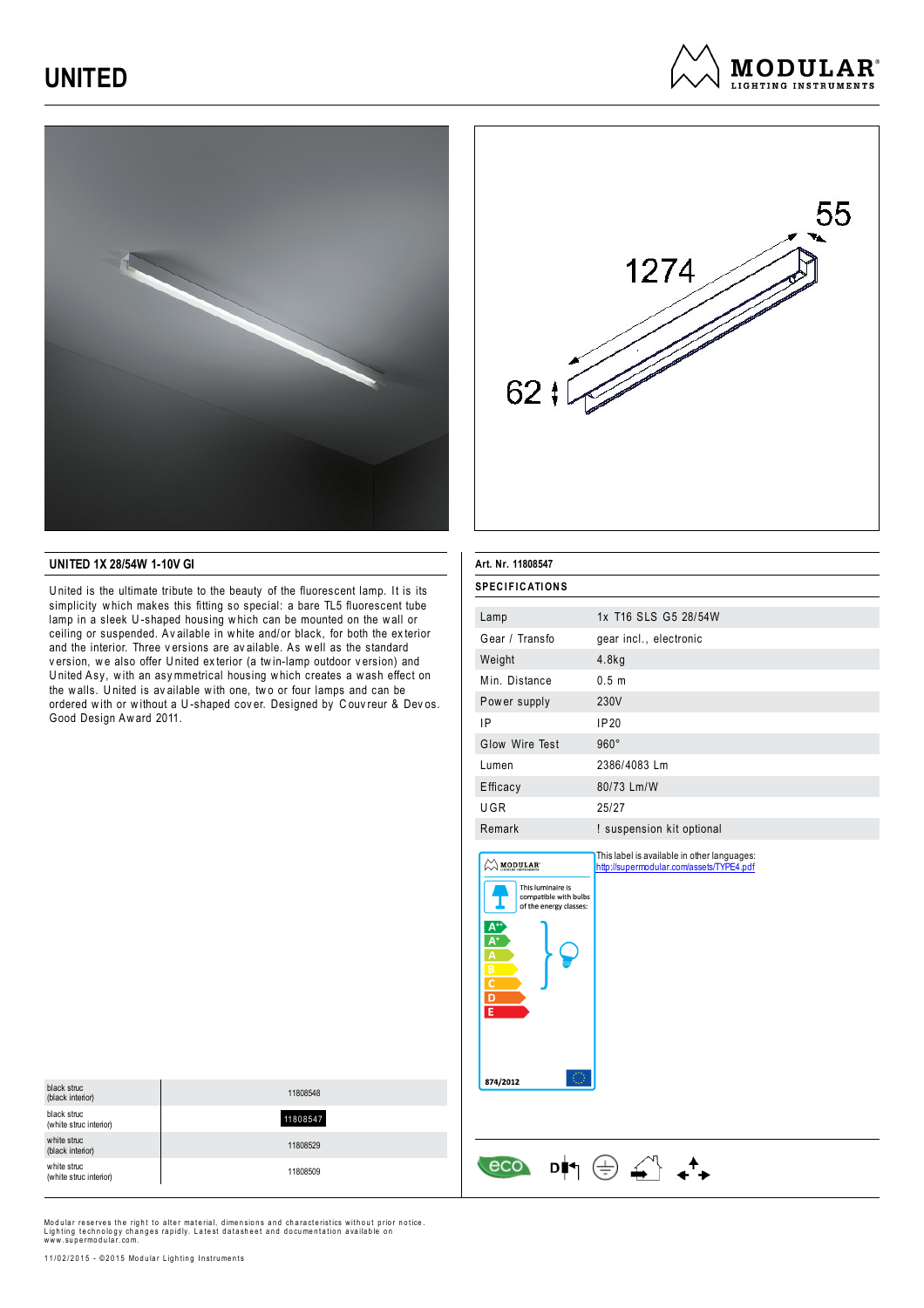# **UNITED**





**MODULAR**<sup>®</sup> **LIGHTING INSTRUMENTS** 

### **UNITED 1X 21/39W GI**

U nited is the ultimate tribute to the beauty of the fluorescent lamp. It is its simplicity w hich makes this fitting so special: a bare TL5 fluorescent tube lamp in a sleek U-shaped housing which can be mounted on the wall or ceiling or suspended. Av ailable in w hite and/or black, for both the ex terior and the interior. Three v ersions are av ailable. As w ell as the standard version, we also offer United exterior (a twin-lamp outdoor version) and U nited Asy, w ith an asy mmetrical housing w hich creates a w ash effect on the walls. United is available with one, two or four lamps and can be ordered w ith or w ithout a U -shaped cov er. Designed by C ouv reur & Dev os. Good Design Aw ard 2011.

| Art. Nr. 11808647                                                                                   |                                                                                         |  |
|-----------------------------------------------------------------------------------------------------|-----------------------------------------------------------------------------------------|--|
| <b>SPECIFICATIONS</b>                                                                               |                                                                                         |  |
| Lamp                                                                                                | 1x T16 SLS G5 21/39W                                                                    |  |
| Gear / Transfo                                                                                      | gear incl., electronic                                                                  |  |
| Weight                                                                                              | 3kg                                                                                     |  |
| Min. Distance                                                                                       | 0.5 <sub>m</sub>                                                                        |  |
| Power supply                                                                                        | 230V                                                                                    |  |
| IP                                                                                                  | <b>IP20</b>                                                                             |  |
| Glow Wire Test                                                                                      | $960^\circ$                                                                             |  |
| CRI                                                                                                 | 80                                                                                      |  |
| Lumen                                                                                               | 1743/2845 Lm                                                                            |  |
| Efficacy                                                                                            | 76/69 Lm/W                                                                              |  |
| UGR                                                                                                 | 25/26                                                                                   |  |
| Remark                                                                                              | ! suspension kit optional                                                               |  |
| $\oslash$ MODULAR<br>This luminaire is<br>compatible with bulbs<br>of the energy classes:<br>D<br>E | This label is available in other languages:<br>http://supermodular.com/assets/TYPE4.pdf |  |
| 874/2012<br>ecc                                                                                     |                                                                                         |  |

| black struc<br>(black interior)       | 11808648 |
|---------------------------------------|----------|
| black struc<br>(white struc interior) | 11808647 |
| white struc<br>(black interior)       | 11808629 |
| white struc<br>(white struc interior) | 11808609 |

Modular reserves the right to alter material, dimensions and characteristics without prior notice. Lighting technology changes rapidly. Latest datasheet and documentation available on<br>www.supermodular.com.